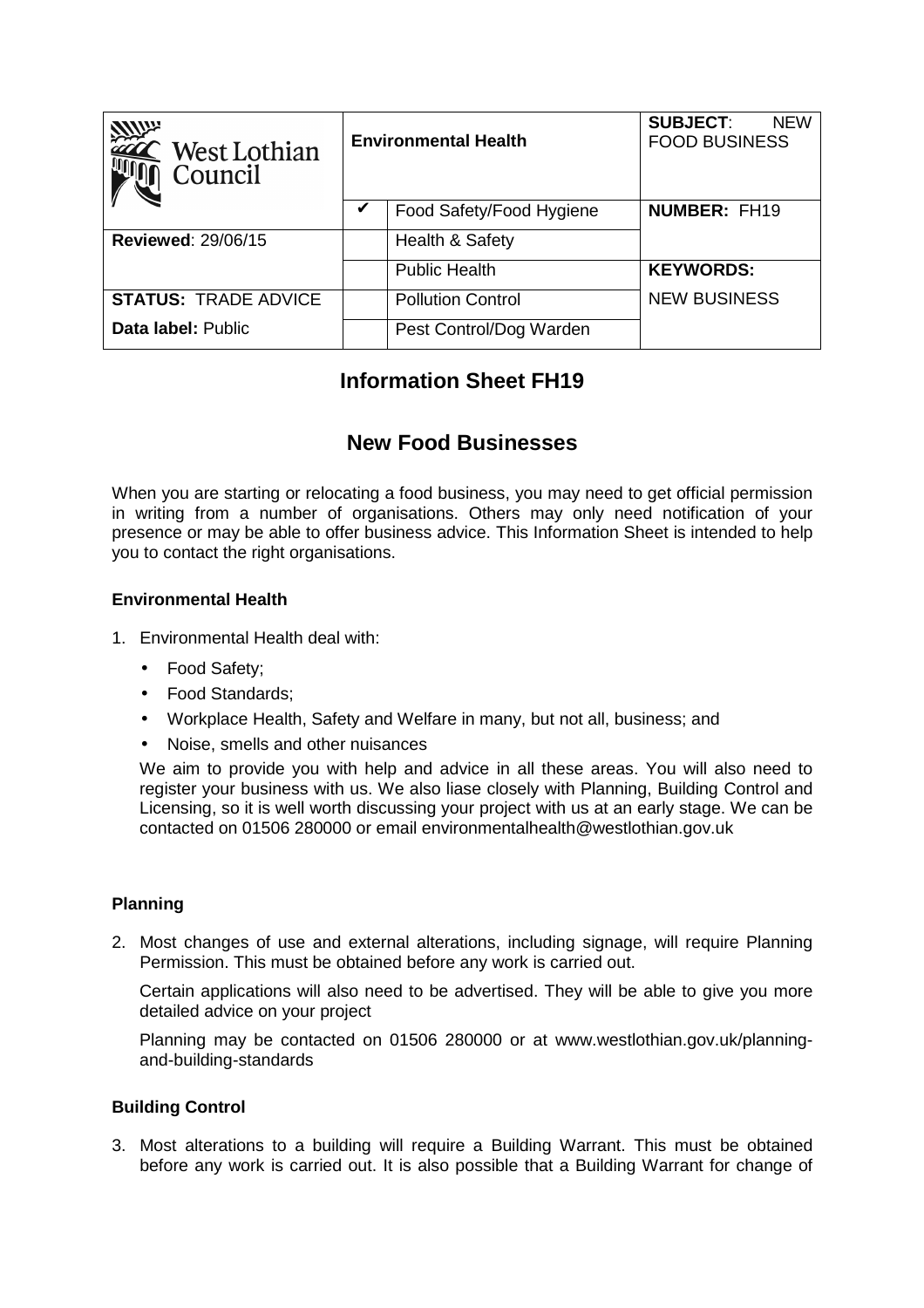use may be required, even if little or no additional work is being carried out. They will be able to give you more detailed advice on your project.

Building Control may be contacted on 01506 280000 or at www.westlothian.gov.uk/planning-and-building-standards

### **Licensing Board**

4. If you intend to sell alcohol, you will need to apply for a licence. They will be able to give you more detailed advice on the type of licence that you will need.

The Licensing Board may be contacted on 01506 280000 or at www.westlothian.gov.uk/article/3064/West-Lothian-Licensing-Board

#### **Late Hours Catering Licence**

5. If you are going to sell hot food after 11pm, you need to apply for a Late Hours Catering Licence. This includes home deliveries after 11pm.

The Miscellaneous Licensing Section can be contacted on 01506 280000 or at www.westlothian.gov.uk/article/2013/Trading-Licences

#### **Fire Brigade**

6. The Fire Prevention Officer can be contacted at Craigshill Fire Station on 01506 435166 or enquiries@lbfire.org.uk. They will provide advice on the fire safety arrangements for your business.

#### **Care Inspectorate**

7. If you will be providing care service to others, you may need to register with the Care Inspectorate.

The Care Inspectorate may be contacted on 0345 600 9527 or at www.scswis.com. They will be able to give you more detailed advice on your project.

#### **Business Centre**

8. Staff at the Business Centre can provide a full range of assistance to business. Through the Business Centre you can access advice, information, publications, training, seminars and many other services to help you make your business a success. The Business centre is also an access point for the Small Business Gateway, a national Scottish network of support for business. Where they cannot help themselves, they'll direct you to other specialists who can.

The Business Gateway West Lothian may be contacted on 01506 669318 or visit http://www.bgateway.com/local-offices/west-lothian

### **Landlord**

9. Make sure that you discuss any proposed changes to a building with your landlord before starting them.